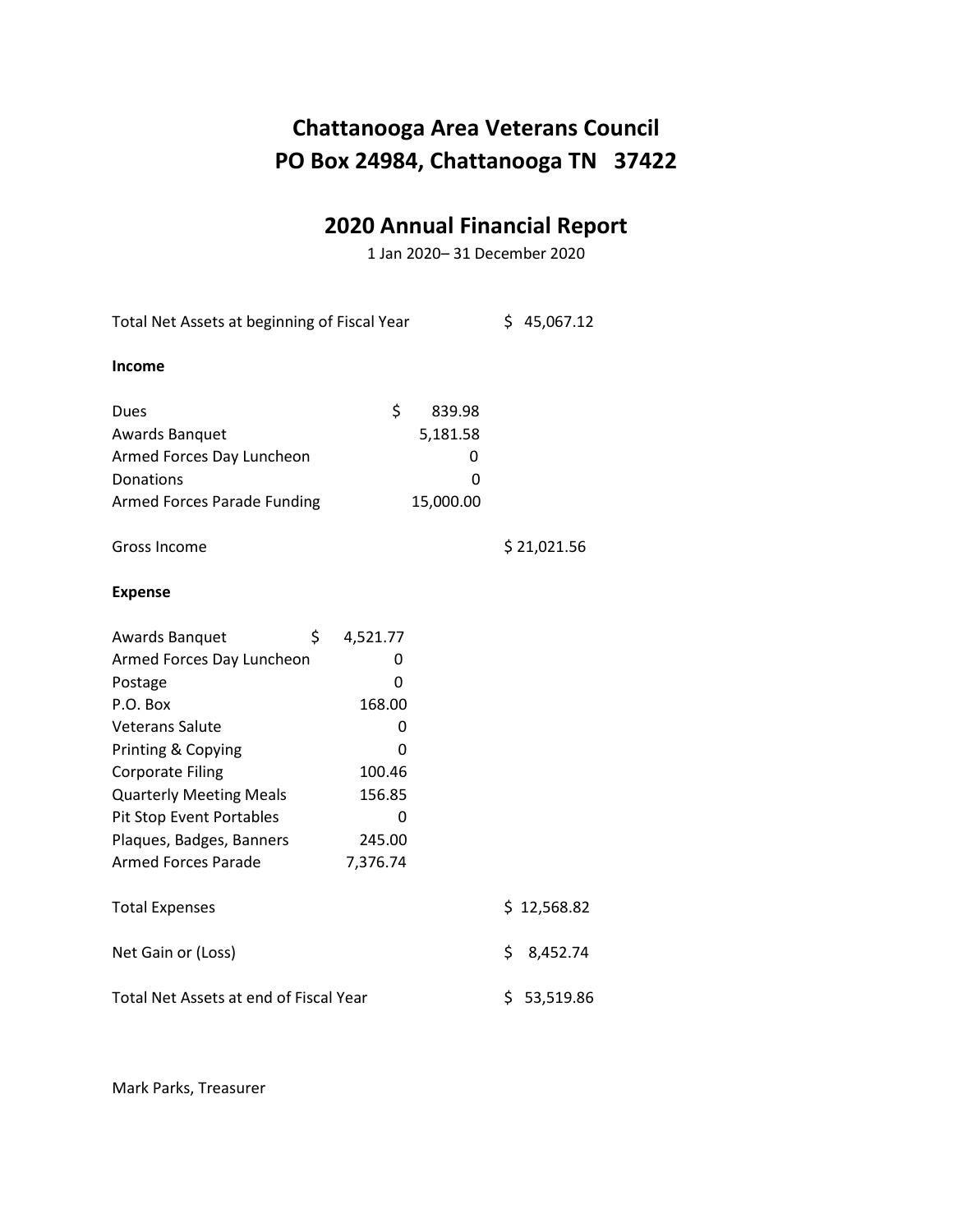#### **2019 Annual Financial Report**

1 Jan 2019– 31 December 2019

Total Net Assets at beginning of Fiscal Year \$ 48,631.84 **Income** Dues \$ 300.00 Awards Banquet 3,180.00 Armed Forces Day Luncheon 11,392.01 Donations 20.00 Armed Forces Parade Funding 15,000.00 Gross Income \$ 29,892.01 **Expense** Awards Banquet \$ 3,465.00 Armed Forces Day Luncheon 11,505.16 Postage 22.00 P.O. Box 154.00 Veterans Salute 1,346.73 Printing & Copying 180.00 Corporate Filing 100.47 Quarterly Meeting Meals 477.55 Pit Stop Event Portables 474.00 Plaques, Badges, Banners 180.00 Armed Forces Parade 15,551.82 Total Expenses  $\lesssim$  33,456.73 Net Gain or (Loss)  $\zeta$  (3,564.72) Total Net Assets at end of Fiscal Year \$ 45,067.12

Mark Parks, Treasurer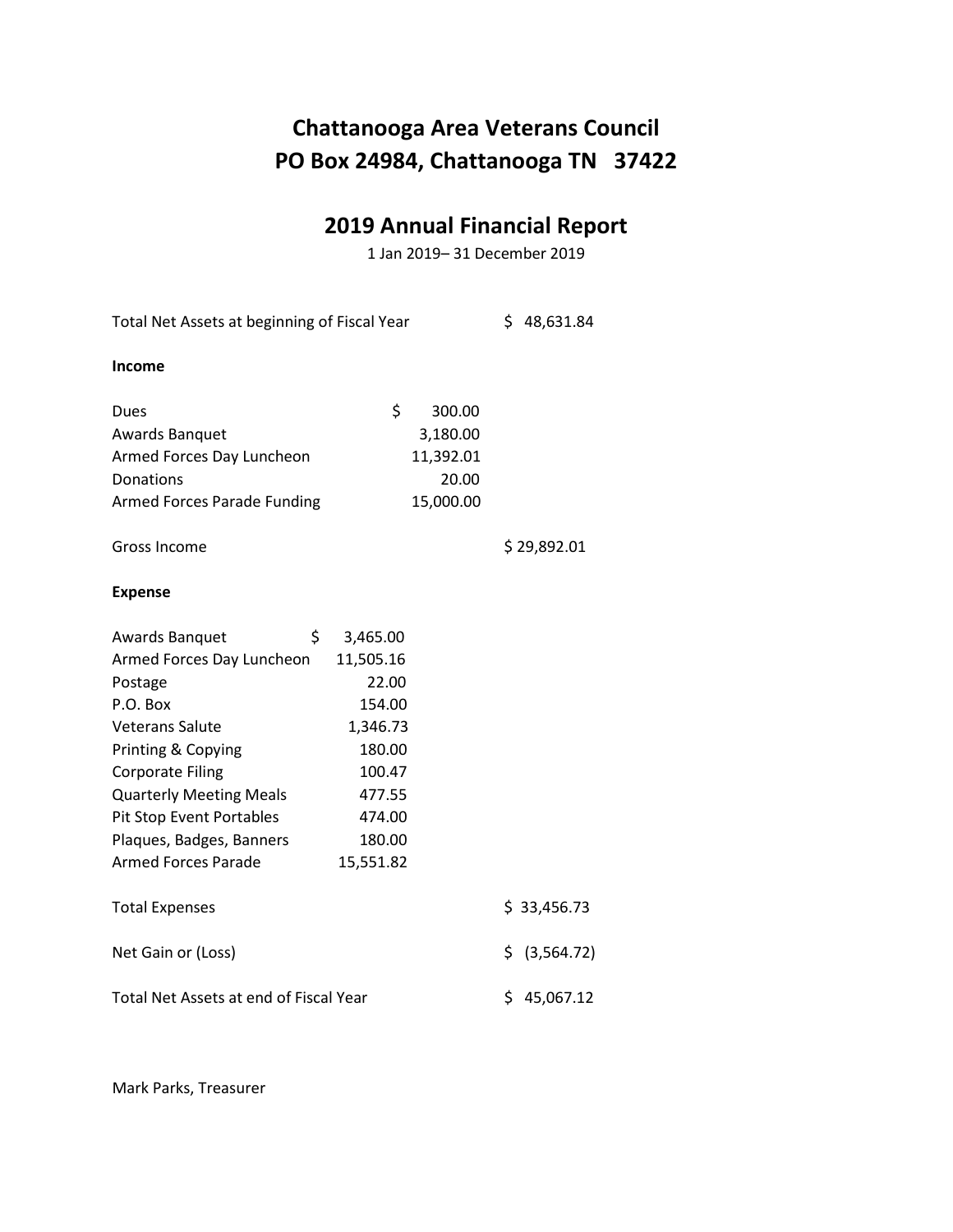#### **2018 Annual Financial Report**

1 Jan 2018– 31 December 2018

Total Net Assets at beginning of Fiscal Year \$ 46,234.57 **Income** Dues \$ 479.11 Awards Banquet 2,645.00 Armed Forces Day Luncheon 11,893.63 Donations 272.52 Armed Forces Parade Funding 15,000.00 Gross Income \$ 30,290.26 **Expense** Awards Banquet \$ 3,575.55 Armed Forces Day Luncheon 10,090.90 Postage 54.10 P.O. Box 140.00 Veterans Salute 1,249.84 Printing & Copying 224.85 Corporate Filing 100.47 Quarterly Meeting Meals 313.55 Pit Stop Event Portables 388.00 Plaques, Badges, Banners 313.00 Armed Forces Parade 11,442.73 Total Expenses  $\zeta$  (27,892.99) Net Gain or (Loss)  $\angle$  2,397.27 Total Net Assets at end of Fiscal Year \$ 48,631.84

Mark Parks, Treasurer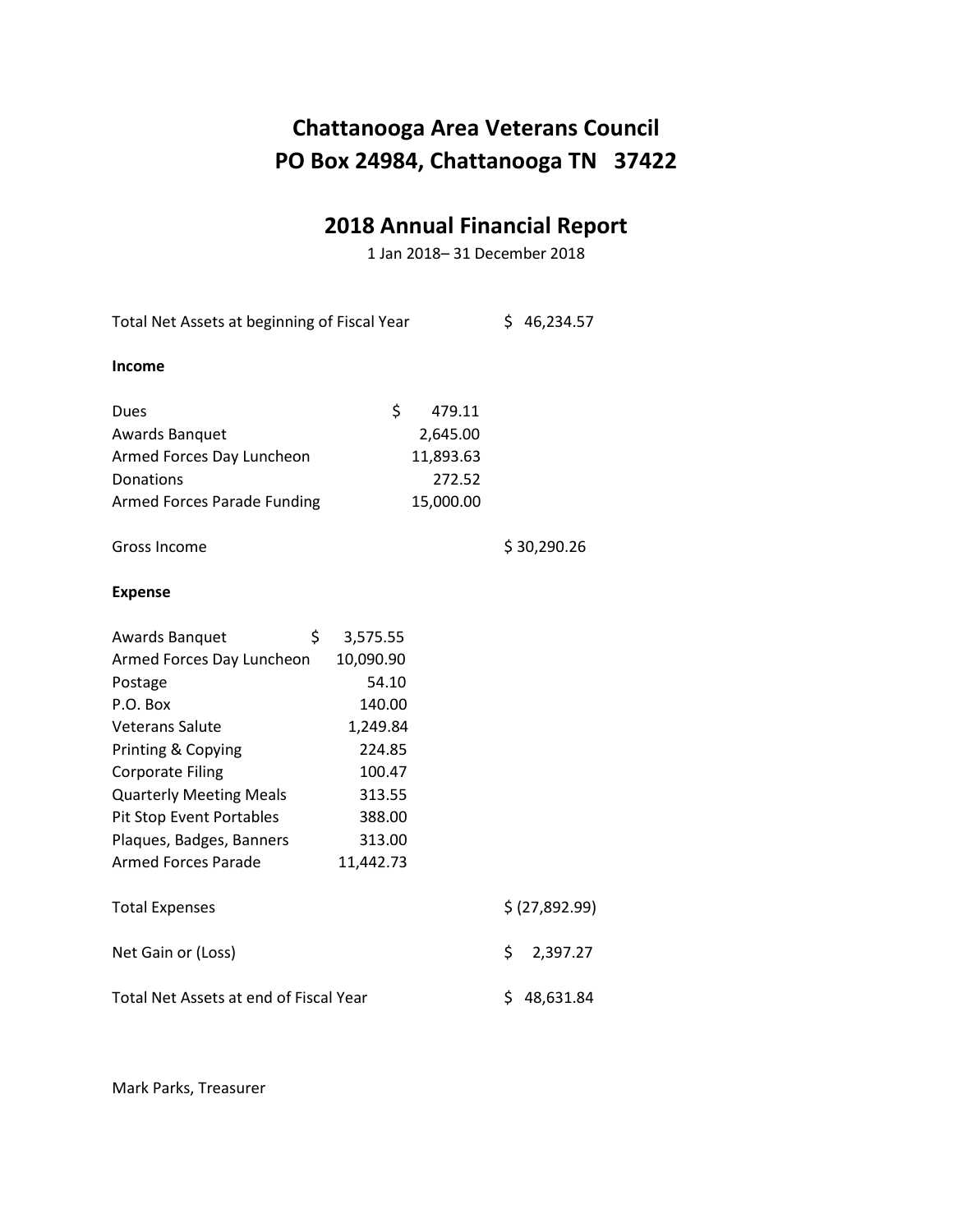# **2017 Annual Financial Report**

1 Jan 2017– 31 December 2017

| Total Net Assets at beginning of Fiscal Year |           |           | \$43,034.30 |                |
|----------------------------------------------|-----------|-----------|-------------|----------------|
| Income                                       |           |           |             |                |
| Dues                                         | \$        | 340.00    |             |                |
| Awards Banquet                               |           | 3,007.00  |             |                |
| Armed Forces Day Luncheon                    |           | 10,450.00 |             |                |
| Donations                                    |           | 1,425.00  |             |                |
| Armed Forces Parade Funding                  |           | 15,000.00 |             |                |
| Gross Income                                 |           |           | S.          | 30,222.00      |
| <b>Expenses</b>                              |           |           |             |                |
| \$<br>Awards Banquet                         | 3,628.80  |           |             |                |
| Armed Forces Day Luncheon                    | 9,464.50  |           |             |                |
| Postage                                      | 109.76    |           |             |                |
| P.O. Box                                     | 132.00    |           |             |                |
| <b>Veterans Salute</b>                       | 1,360.00  |           |             |                |
| Printing & Copying                           | 521.57    |           |             |                |
| <b>Corporate Filing</b>                      | 50.00     |           |             |                |
| <b>Quarterly Meeting Meals</b>               | 531.72    |           |             |                |
| Pit Stop Event Portables                     | 388.00    |           |             |                |
| Plaques, Badges, Banners                     | 591.00    |           |             |                |
| <b>Armed Forces Parade</b>                   | 10,244.38 |           |             |                |
| <b>Total Expenses</b>                        |           |           |             | \$ (27,021.73) |
| Net Gain or (Loss)                           |           |           | \$          | 3,200.27       |
| Total Net Assets at end of Fiscal Year       |           |           |             | \$46,234.57    |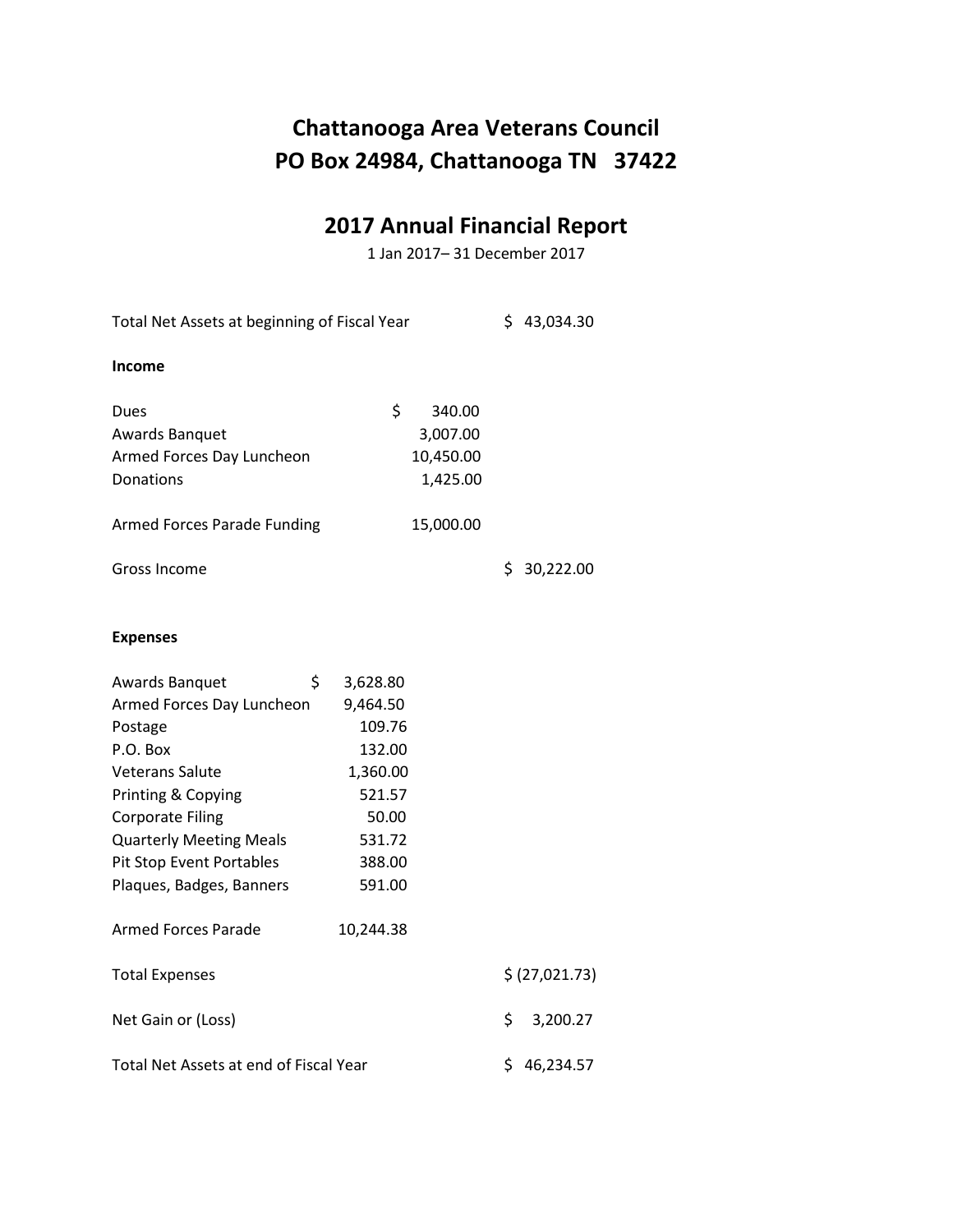### **2016 Annual Financial Report**

1 Jan 2016– 31 December 2016

Total Net Assets at beginning of Fiscal Year \$ 38,761.31 **Income** Dues \$ 720.00 Awards Banquet 2,220.00 Armed Forces Day Luncheon 14,542.00 Donations 400.00 Armed Forces Parade Funding 15,000.00 Gross Income \$ 32,882.00

#### **Expenses**

| Awards Banquet                         | \$<br>2310.50 |     |             |
|----------------------------------------|---------------|-----|-------------|
| Armed Forces Day Luncheon              | 12,996.32     |     |             |
| Postage                                | 9.40          |     |             |
| P.O. Box                               | 130.00        |     |             |
| Printing & Copying                     | 89.00         |     |             |
| <b>Corporate Filing</b>                | 40.47         |     |             |
| Website                                | 233.69        |     |             |
| <b>Quarterly Meeting Meals</b>         | 970.00        |     |             |
| Pit Stop Event Portables               | 457.00        |     |             |
| Plaques & Badges                       | 228.00        |     |             |
| Admin. Supplies                        | 41.47         |     |             |
| <b>Armed Forces Parade</b>             | 11,103.16     |     |             |
| <b>Total Expenses</b>                  |               |     | \$28,609.01 |
| Net Gain or (Loss)                     |               | \$  | 4,272.99    |
| Total Net Assets at end of Fiscal Year |               | \$. | 43,034.30   |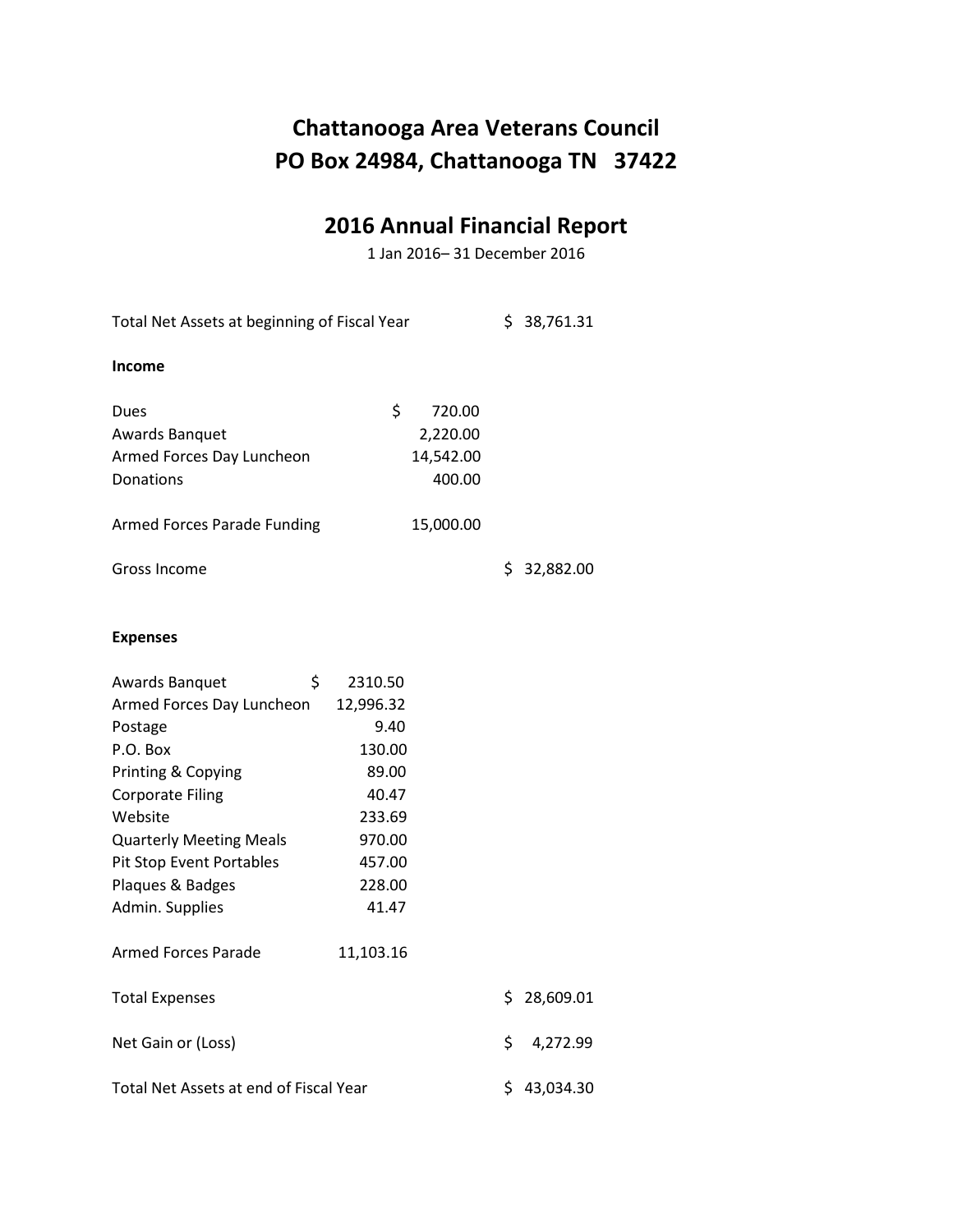# **2015 Annual Financial Report**

1 Jan 2015– 31 December 2015

| Total Net Assets at beginning of Fiscal Year                                                                                                                                                                                                                 |                                                                                                                 |     | \$39,296.73 |
|--------------------------------------------------------------------------------------------------------------------------------------------------------------------------------------------------------------------------------------------------------------|-----------------------------------------------------------------------------------------------------------------|-----|-------------|
| <b>Income</b>                                                                                                                                                                                                                                                |                                                                                                                 |     |             |
| Dues<br><b>Awards Banquet</b><br>Armed Forces Day Luncheon<br>Misc.<br>Donations                                                                                                                                                                             | \$<br>465.00<br>2,753.00<br>14,445.00<br>20.00<br>170.00                                                        |     |             |
| Armed Forces Parade Funding                                                                                                                                                                                                                                  | 10,000.00                                                                                                       |     |             |
| Gross Income                                                                                                                                                                                                                                                 |                                                                                                                 |     | \$27,853.00 |
| <b>Expenses</b>                                                                                                                                                                                                                                              |                                                                                                                 |     |             |
| \$<br>Awards Banquet<br>Armed Forces Day Luncheon<br>Postage<br>P.O. Box<br>Printing & Copying<br><b>Corporate Filing</b><br><b>Quarterly Meeting Meals</b><br>Pit Stop Event Portables<br>Plaques & Badges<br>Admin. Supplies<br><b>Armed Forces Parade</b> | 2416.33<br>13,068.13<br>19.60<br>130.00<br>120.00<br>42.25<br>474.68<br>333.00<br>300.75<br>133.47<br>11,350.21 |     |             |
| <b>Total Expenses</b>                                                                                                                                                                                                                                        |                                                                                                                 | \$  | 28,388.42   |
| Net Gain or (Loss)                                                                                                                                                                                                                                           |                                                                                                                 | \$  | (535.42)    |
| Total Net Assets at end of Fiscal Year                                                                                                                                                                                                                       |                                                                                                                 | \$. | 38,761.31   |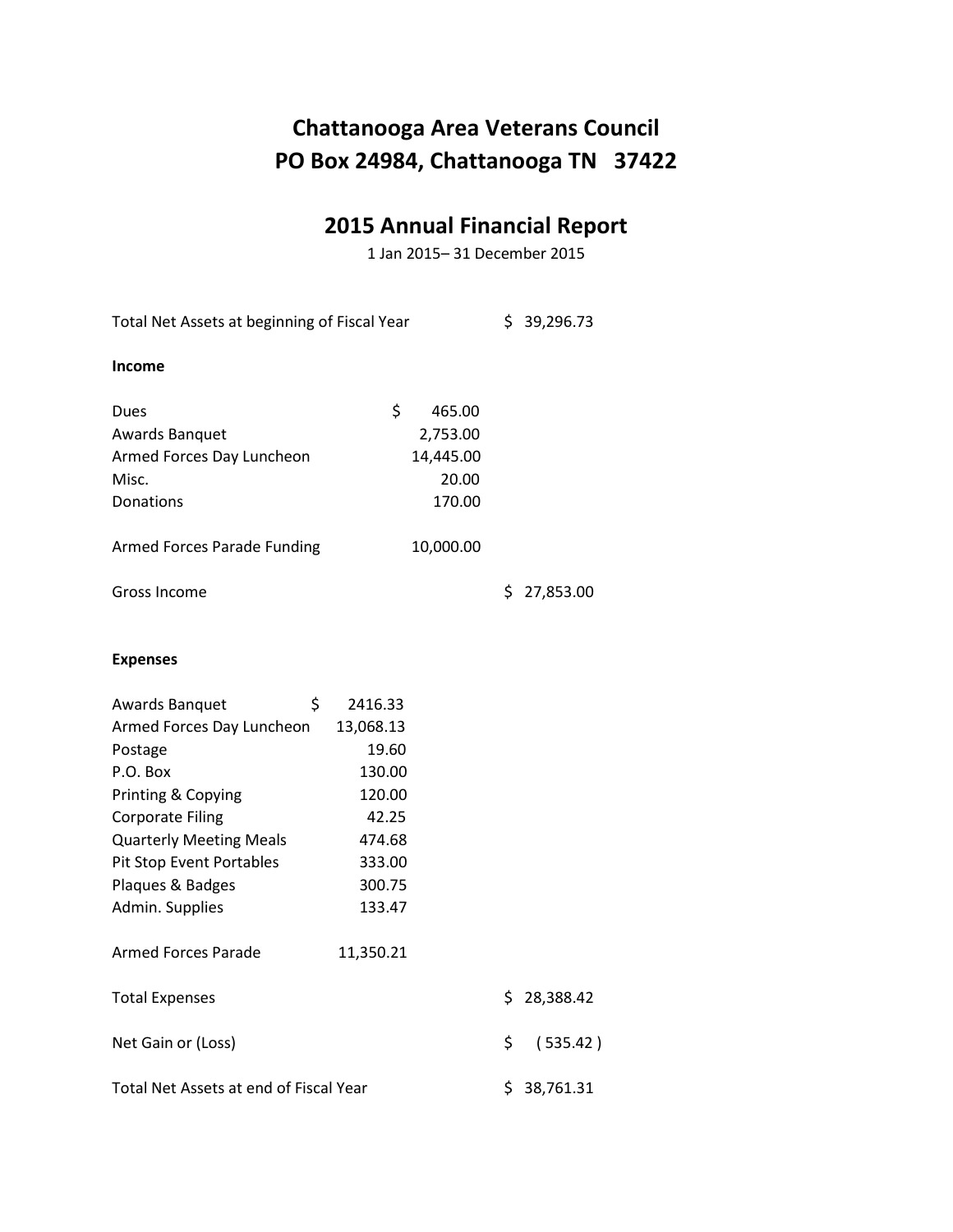# **2014 Annual Financial Report**

1 Jan 2014– 31 December 2014

| Total Net Assets at beginning of Fiscal Year                                                                                                                                                                                                       |                                                                                                               |     | \$39,946.60 |
|----------------------------------------------------------------------------------------------------------------------------------------------------------------------------------------------------------------------------------------------------|---------------------------------------------------------------------------------------------------------------|-----|-------------|
| <b>Income</b>                                                                                                                                                                                                                                      |                                                                                                               |     |             |
| Dues<br><b>Awards Banquet</b><br>Armed Forces Day Luncheon<br>Raffle                                                                                                                                                                               | \$<br>420.00<br>2,305.00<br>11,603.00<br>798.00                                                               |     |             |
| Armed Forces Parade Funding                                                                                                                                                                                                                        | 10,000.00                                                                                                     |     |             |
| Gross Income                                                                                                                                                                                                                                       |                                                                                                               | \$  | 25,126.00   |
| <b>Expenses</b>                                                                                                                                                                                                                                    |                                                                                                               |     |             |
| \$<br>Awards Banquet<br>Armed Forces Day Luncheon<br>Fundraiser<br>P.O. Box<br>Printing & Copying<br><b>Quarterly Meeting Meals</b><br>Pit Stop Event Portables<br>Plaques & Badges<br>Website<br>Honor Tree Program<br><b>Armed Forces Parade</b> | 3095.40<br>9794.80<br>450.43<br>128.00<br>430.00<br>563.34<br>445.00<br>359.97<br>335.52<br>987.89<br>9185.52 |     |             |
| <b>Total Expenses</b>                                                                                                                                                                                                                              |                                                                                                               |     | \$25,775.87 |
| Net Gain or (Loss)                                                                                                                                                                                                                                 |                                                                                                               | \$  | (649.87)    |
| Total Net Assets at end of Fiscal Year                                                                                                                                                                                                             |                                                                                                               | \$. | 39,296.73   |